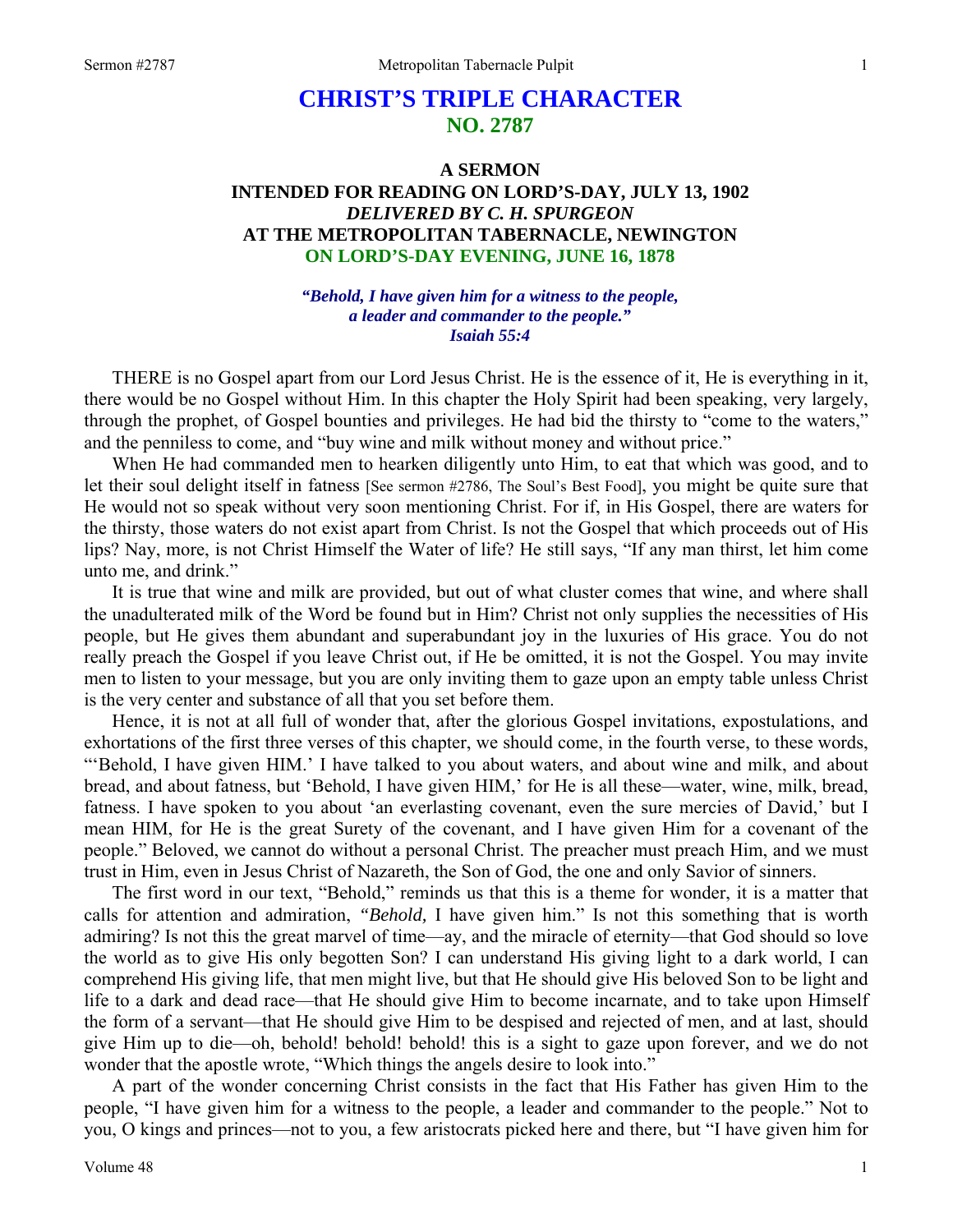a witness to the people." "I have exalted one chosen out of the people." He is the people's Christ, the people's Leader, the people's Friend, the people's King. And the wonder increases when you recollect that the word translated "people" might be just as accurately rendered "nations." No doubt, the Lord's intention here is to refer to the Gentiles, "Behold, I have given him for a witness to the Gentiles, a leader and commander to the Gentiles"—not to the chosen people, Israel, alone, but even to us, "sinners of the Gentiles," who were outside the favored family of the Jews.

The Gentiles seemed to have been passed by, and left to perish, but now, behold this wonder, "more are the children of the desolate than the children of the married wife." Christ has been given as "a light to lighten the Gentiles," as well as "the glory of his people Israel," and now to us, in these far off isles of the sea, where our forefathers worshipped gods that were no gods, even to us is JEHOVAH-JESUS preached, and He Himself has come, from the courts of God, to be to us a witness, a leader, and a commander.

All glory be to His blessed name! Well does the text say, "Behold," concerning the Giver, the Gift, and the persons who receive the gift. Take care that you pass not by, without thought and admiration, that which the Holy Spirit commends to your notice by the use of the word, "Behold."

I want you, dear friends, to look upon Christ's triple character as it is described in our text, and first, *we may see Him here in three characters or relationships,* in which we shall next see *three excellences,*  demanding from us *three duties,* and ensuring *three benefits*.

**I.** First, then, let us with believing eyes, SEE OUR LORD IN THREE CHARACTERS OR RELATIONSHIPS.

First, He is a witness for the Father, secondly, He is a leader for His saved people, and thirdly, He is a commander for those who, as yet, are not saved, of whom the next verse says, "Thou shalt call a nation that thou knowest not, and nations that knew not thee shall run unto thee."

Well then, first, our blessed Lord, to whom be all honor and reverence, is *a witness for the Father* a witness concerning the Father. We should never have known what God was like if it had not been that "the only begotten Son, which is in the bosom of the Father, he hath declared him." God was pleased to reveal Himself to some extent, in types and emblems under the old law, yet very little of Him was known in that way. The request of Thomas, "Lord, shew us the Father," would be the request of men still if Christ had not made Him known to us. He came to show us the Father, for He that has seen Christ has seen the Father.

If you want to know what God is like, look at Jesus. Would you know what God thinks? Then, read what Jesus thinks. Would you know how God feels? Behold how Jesus feels. Would you know, in fact, as much of the character of God as can possibly be revealed to men? You need not look upon the green fields and swelling floods, in the hope of seeing God in His works, but study the character of Christ, for there you have the fullness of the Godhead so manifested that it can be understood, as far as it is possible, by the finite mind. It is God in human flesh—Emmanuel, God with us—whom you must study if you would know God.

And oh! if, indeed, I do see God in Christ, then, what a blessed God He is to me! For who would not love Jesus? Even those who have denied His deity have been fascinated by the beauty of His character. Surely everyone who has ever read the Gospels of the four evangelists, must have been enraptured with their biographies of the Christ of God. What a matchless character was His! Just and good, honest and tender, full of mental power and energy, yet all the while like a holy child—was there ever anything so unique as the life of Christ?

Nor is Christ merely the witness concerning God's character, but He is also a witness concerning God's bearings toward us. How does God feel with regard to His rebellious creatures? Will He destroy them in His anger, or is He ready to restore them to His favor if they repent? Has He gracious feelings toward them? This is a question which might well subdue the whole world to a solemn hush until it was answered.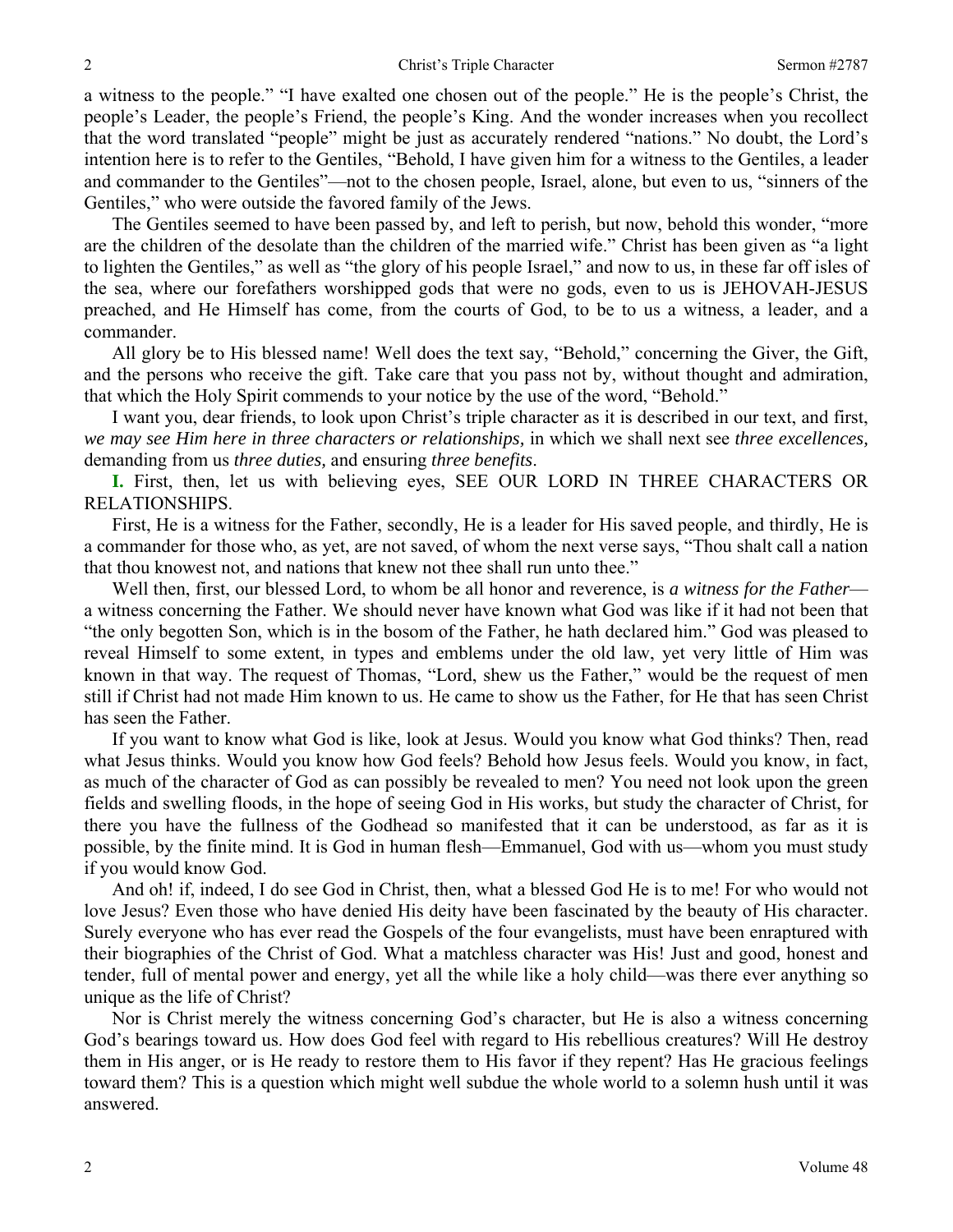But Christ has come to answer it, His very coming answers it. The angels thought so, for they came with Him, and they sang, "Glory to God in the highest, and on earth peace, good will toward men." Their song clearly meant that, now, God delights in mercy, He has opened His stores of love to the unthankful and the undeserving. Since Jesus Christ has come to die that sinners might live, and to live again that sinners might not die, it becomes certain that God's bearing towards man is not that of wrath and indignation—of stern severity, which refuses to accept the penitent, but that all is mercy, all is grace, and that Christ is the witness that it is so.

True, His death, as the Substitute for His people, revealed the justice of God, but it also showed us how even justice could no longer refuse that mercy should have sway since all its demands had been satisfied by the great sacrifice of Christ. So Christ is the witness to us of how the Father feels towards the sons of men.

And He also came to be a witness of another matter, namely, that God has set up a kingdom among the sons of men. That was a faithful and true witness of Christ when He said, "My kingdom is not of this world"—witnessing a good confession before Pontius Pilate, and while claiming that He was a King, revealing the true character of His reign. There is a spiritual kingdom set up in the world, and it comprises those who are born again to a spiritual life, enlisted under spiritual laws, to serve God, who is a Spirit, and who must be served in spirit and in truth.

Christ came to tell us all this, do we know anything about it? He has told us how to enter that kingdom, have we entered it? "Ye must be born again," said He to Nicodemus, for "except a man be born again, He cannot see the kingdom of God," "except a man be born of water and of the Spirit, he cannot enter into the kingdom of God." There is no way of entrance into the kingdom of divine grace except by regeneration, and Jesus Christ is the witness of that great truth.

Having many things to say to you, I cannot fully describe the office of Christ as a witness for the Father, that would be a sufficient theme for a whole discourse, and for many discourses. But I may briefly say that whatever Christ has taught concerning any truth which has to do with our salvation, is His witness upon that point, and if we want to know the truth about anything, we must go to Christ to learn it. If we want to know how we may be reconciled to God, and effectually saved, we must sit at the feet of Jesus Christ, and receive His testimony, for He is the witness for the Father in all that affects our relationship to Him.

The second office of Christ, mentioned in the text, is that of *a leader to His own people*. The word "leader" might be rendered "the foremost," and truly, beloved brethren and sisters, Christ is the foremost of all His people—the standard-bearer among ten thousand, and the altogether lovely. Christ is in the forefront of the whole army of the faithful, He leads the van. There is none like Him among the sons of men, and none to be compared with Him. We delight to accord to Him His rightful pre-eminence in all things.

In the church of God, Jesus Christ is the leader, because His life is the perfect example of practical holiness. First, He is God's witness revealing to us the truth, then next, He is our example, working out the practical part of that revelation in His own life. He, who would be saved, then, must follow the lead of Christ. He who is saved does, by the help of the Divine Spirit, follow that lead. Wherever you see His footprint, there, put down your foot. Wherever He bids you go, there go. Though the way may be rough, and treading it may cost you much self-denial, there you must go, for the God who gave you Christ to save you, gave Him to you, not merely to enlighten your intellect as a witness, but to affect your life as a leader and example. Have we accepted Him in both capacities?

I know some who seem willing to take Christ for their leader, but not as a witness to the truth. That will not do. "What God hath joined together, let no man put asunder." I know others, who are willing to follow Christ doctrinally, but not practically. They would accept Him as a witness, but not as a leader. That also, will not do. A half-Christ is no Christ at all. You must have Christ as a whole, and take Him in all the characters and relationships in which God gives Him to you, or you cannot have Him at all.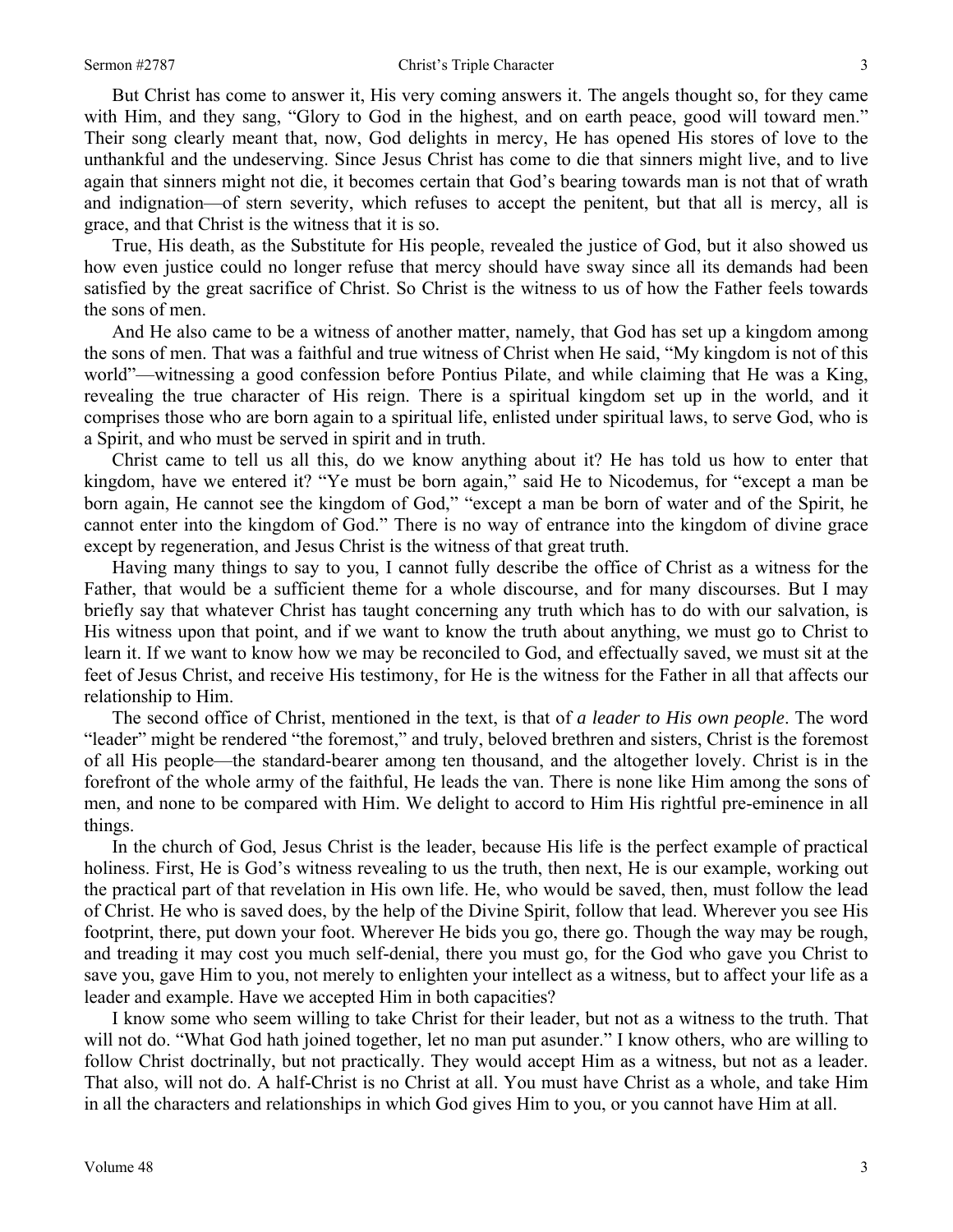The third character our Lord bears, according to our text, is that of *commander*. There may be many meanings given to that title, but it seems to me that it must relate mainly to those of His people who are not yet saved. To them, He is a commander, to them He issues laws as a lawgiver, for such is also the sense of the term.

What are the laws which He has given? They are all in this blessed Book, but these are some of them, "Repent ye, and believe the gospel." "Come unto me." "Take my yoke upon you, and learn of me." "Go ye," says He to His servants, "into all the world, and preach the gospel to every creature." "He that believeth and is baptized shall be saved; but he that believeth not shall be damned." This message is to be delivered to men, not as a request to them to do it if they will, but as a command from Christ which, if they obey, He has said that they shall be saved, but if they disobey it, He has declared that they shall be damned.

I am afraid that sometimes we pitch the Gospel note in much too low a key, I like to reach the higher key, for I believe it to be the right one. In the name of Jesus Christ, the Son of God, we say to you, O sons and daughters of men, that you are to believe in Him, to trust Him, to rely upon His atoning death, and so to take Him to be your Savior. If you will not do so, you will justly be condemned, but if you will do as He commands you, you shall be saved. The moment you have believed in Him, and yielded to His divine authority, you are, in fact, saved, but this royal proclamation must not be despised or neglected, for "how shall we escape, if we neglect so great salvation?"

But I think there is more in this title of Christ, than the mere fact of His making the law, and bidding us publish it abroad in His name. He is also a commander because He has power to enforce His proclamations. He calls a nation that knew Him not, and then they learn to know Him. He invites them, and then they run unto Him. There is never a sinner who comes to Christ, till Christ calls him, and makes him come. We are bound to preach the Gospel to every creature, but sinners unanimously reject the command till Christ effectually calls them by His grace, but when He calls them, then they come to Him.

Oh, it is delightful to think that if the preacher's voice is powerless, His Master's voice is not! If He will but speak, and say to the careless soul, "Turn from thy wicked way, and begin to think," you shall see the careless one become thoughtful, and repent of his sin, and trust his Savior. If He shall find out some Zacchaeus, and say to him, "Today I must abide at thy house," He will abide at that house. If, tonight, Christ must needs go through Newington Butts—as it was written, "He must needs go through Samaria"—He will find some woman, who little thought that she would ever meet with Him, and she shall afterwards say, as did that other woman, "Come, see a man, which told me all things that ever I did: is not this the Christ?"

If there were no divine power over the will of man, no man would ever be saved. If, the Gospel being preached, it were left to men to accept it or reject it, and there were no exercise of divine power to lead them to receive it, we might preach our tongues out, we might weep our eyes out, we might pray till our knees refused any longer to bear us up, but never a soul would come to Christ.

But He is set forth, first, as a witness to the truth, next as an example, setting that truth before us in His life, and then, further, clothed with divine authority and girt about with almighty power, making the truth to be effectual so that men do come unto Him, and live. Witness, leader, commander—you see the range and compass of our great Master's work. God grant us grace to accept Him in all three relationships!

**II.** Now, secondly, I am to speak briefly upon THE THREE EXCELLENCES OF CHRIST IN CONNECTION WITH THESE THREE OFFICES.

First, is Christ a witness? Then, *He is a true witness*. There are no falsehoods or mistakes in the witness which Christ bears concerning His Father. He is intimately acquainted with the Father, for He came forth from the Father, and therefore, His testimony is wholly reliable. That which He had seen and heard of the Father, even that He made known to us. There is no possibility of the entrance of any error into the mind of Christ, all His utterances are infallible truth, for the Spirit of God was upon Him, and in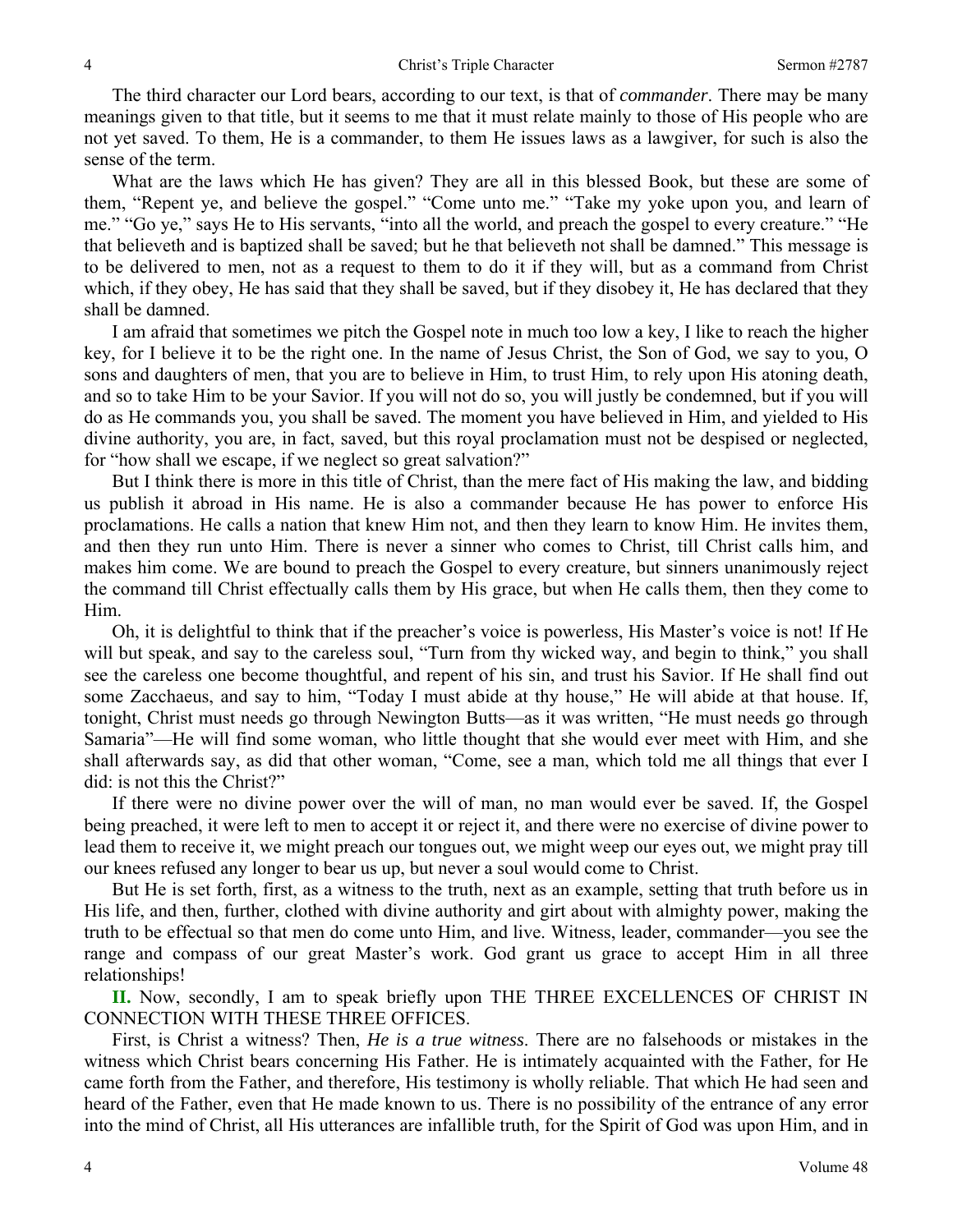Him, without measure. It is a trite saying, but a very comforting one, that, whenever Christ speaks a good word to a sinner, He speaks according to the mind of His Father. Whenever He promises rest, and peace, and pardon, to those that come unto Him, He promises all this in His Father's name, and on His Father's behalf, so if you have laid hold of Christ, you have not grasped a sham or a counterfeit. It is all true, in fact, He is the truth, as well as the way and the life. He will never deceive you, or mislead you be you sure of that.

We, His poor servants, make many a blunder in speaking of Him, but even the Jewish officers had to confess, "Never man spake like this Man." He never makes a mistake in anything that He says, so if He lets fall any word that just suits your case, and if you have caught hold of it, and lived upon it, let no one rob you of the consolation, for it is true.

Jesus Christ is "the Amen, the faithful and true witness." When He was upon the earth, He used to often say, "Verily, verily, I say unto you," because He knew that He was speaking the truth, and you may be quite sure of it too. We have had many, who have called themselves God's witnesses, but we have had to question the truth of their testimony. Sometimes one of these witnesses has given the lie to another, and when the witnesses disagree, who is to decide between them? But Jesus Christ's witness is never self-contradictory. It is true throughout, and he that will sit at His feet, and drink in what Christ has spoken, has learned truth which he will never have to unlearn, he has laid hold of the substance, and not of a shadow.

Then, next, if our Lord be a leader, He has, in that capacity, the quality of *holiness*. God has given Him to lead His people, and you may safely follow wherever He leads you. Brethren and sisters, be you quite sure of this—Christ will never lead you into any sin, and He will never conduct you into any folly, or error, or mistake. In His highest moods, Christ is never fanatical, and in His lowest, He is never unbelieving. He meets with sinners of all sorts, and even with publicans and harlots, yet there is no one more pure than He is at all times.

He gets away alone, but it is not in order that He may act the part of the cynic and misanthrope, but that, there, He may commune with His Father, and pray for both saints and sinners. If you will follow Him in His silence or in His speech—if you will follow Him in His honor or in His dishonor—if you will follow Him in private or in public, in His thoughts or in His words, you will never go amiss. Perfect holiness is written across the whole biography of the Son of man. So, what a mercy it is that if we have a witness, it is all truth that He speaks, and if we have a leader, His leadership conducts us to perfect holiness, and therefore, we may gladly follow Him.

Then, further, if He be a commander, which is the third character mentioned in our text, you see in Him *divine power*. It is no use having a commander-in-chief who issues proclamations, but who has neither wit nor wisdom in the day of battle. It is no use having for a chieftain, one who knows nothing of war, and who, in the hour of conflict, is driven away like chaff before the wind. But beloved, if Christ be a commander, there is no fear that we shall be defeated if we obey His orders.

The strongest battalions are the battalions of God. The greatest force in all the world is the force of truth and righteousness. Men have not usually thought so, for fraud and rapine, cruelty and bloodshed, have been the agents by which earthly monarchs have sought to win their victories. But the Lord has kept His great guns in the rear, and He will bring them to the front some day, and then it shall be seen that the might is with the right, for truth, and love, and grace, and holiness shall be proven to have in them an omnipotence before which all the powers of darkness and of sin shall fall defeated or fly confounded.

It is a grand thing, in time of battle, to have a commander who knows how to lead. When Oliver Cromwell came into the field, the Ironsides felt that his presence was worth more to them than that of ten thousand ordinary soldiers, and every man became a hero then. When Henry of Navarre rode down the French lines before the battle of Ivry, the courage of every warrior rose as he fastened on his whiteplumed helmet, and said to them, "Yonder is the enemy: here is your king. God is on our side. Should you lose your standards in the battle, rally round my plume, you will always find it on the path of victory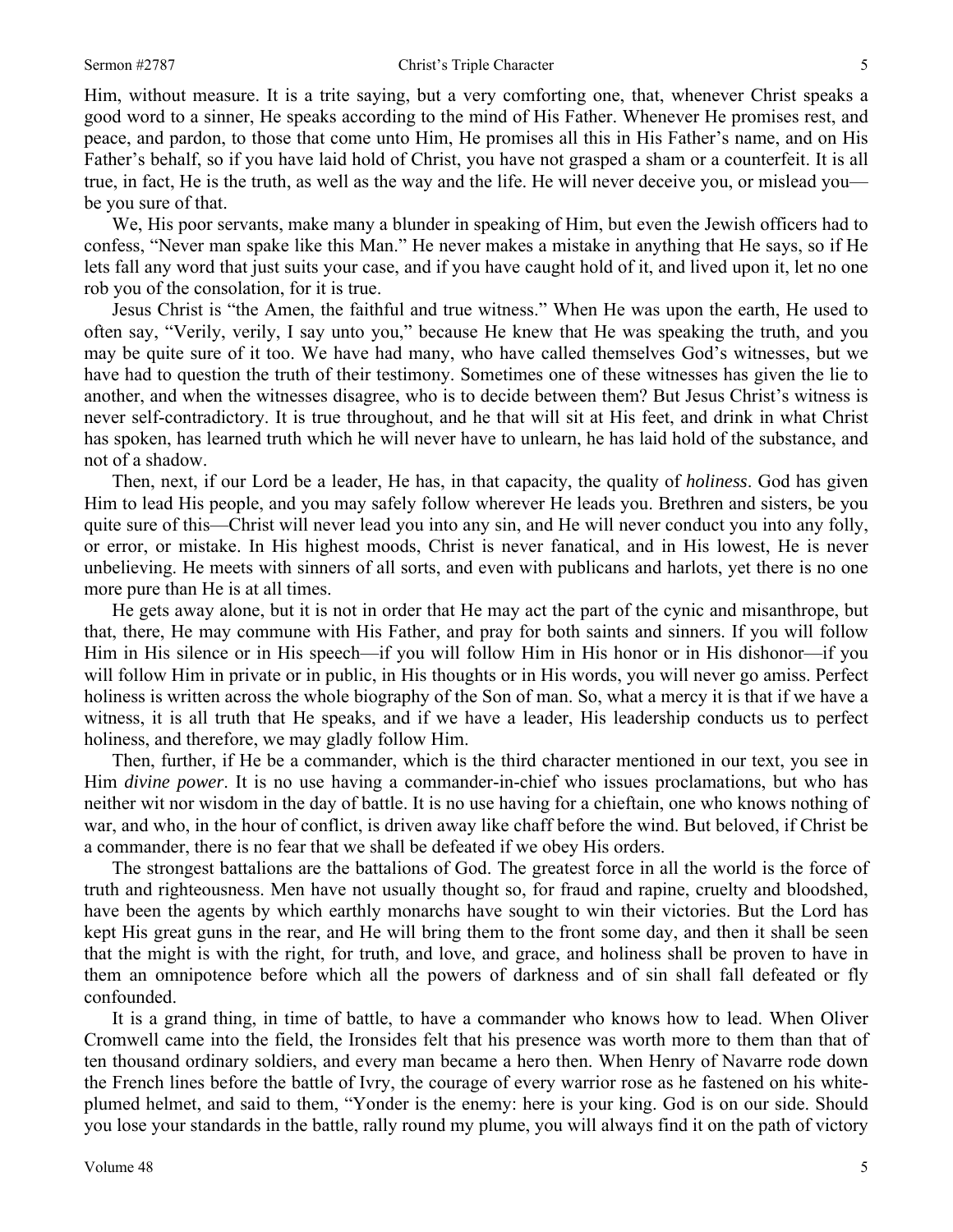and honor." Alas! his later history proved that this was an empty boast, for he became recreant to the faith, yet it availed to inspire his followers on that occasion.

But our great King, when He comes to the front, as soon He will—when He comes to the front by His Spirit, as even now He does—gives courage to the coward, and strength to the weak, and makes each one among us, who treats Him, as He should be treated, with implicit confidence, to feel that we shall conquer through His might.

So you see, we have three grand excellences in our Lord Jesus Christ. As a witness, we have truth; as a leader, we have holiness; and as a commander, we have power. Physical, mental, moral, spiritual power—all this is in Christ, for He could truly say, "All power is given unto me in heaven and in earth," and therefore, is He a commander whose orders we may delight to obey, for He will certainly lead us to victory.

**III.** Very solemnly, though very briefly, I want to refer to the third division of my subject, which is that THESE RELATIONSHIPS AND EXCELLENCES DEMAND FROM US THREE DUTIES.

Is Christ a true Witness? Then *believe Him*. Generally in this house, I speak to persons who believe in the Bible, who believe, therefore, in the deity of Christ, and who believe also in the truth of all that Christ spoke. But my dear hearers, some of you are very inconsistent, for while you believe all this, you do not believe in Jesus Himself. I mean, that you do not trust Him as your Savior, which is the practical way of believing in Him. You may believe every word in the Bible and yet be lost, it is trusting Christ that alone will save you.

Now, if all that is in this Bible is true—and you say that it is, from the time when you were at your mother's knee, you believed it to be true—then, why do you believe it with the brain alone? Believe it with the heart, "for with the heart man believeth unto righteousness." He who wishes to cross a river, and who believes in the stability of the bridge that spans it, crosses by the bridge.

Do you believe in Christ's ability to carry you over the river of death, and to take you to heaven? Then, trust Him to do it. He who believes in the genuineness of gold will take it if it is offered to him. You say that you believe in the truthfulness of Christ, then trust Him as your Savior. The only way to have Christ, is to take Him as your own—to accept Him.

Some people seem to fancy that faith in Jesus is something very wonderful and mysterious, and they try to go round thousands of miles to get at it, but the Scripture says, "The word is nigh thee, even in thy mouth, and in thy heart: that is, the word of faith which we preach; that if thou shalt confess with thy mouth the Lord Jesus, and shall believe in thine heart that God hath raised him from the dead, you shall be saved."

What does a man do if he is hungry, and there is bread set before him? Does he begin to analyze it, and see how many grains of this and how many of that there are in it? He may do so if he pleases, but that will not feed him. The greatest chemical analyst in the world is not one single inch ahead of the poorest child in the matter of feeding. If he will live by bread, he must eat it, and the poor beggar boy can do the same. He puts it into his mouth, lets it go down into his inmost being, and so forms part of himself.

Now, this is all you have to do in order to be saved. Dear hearer, you are bothering yourself about feeling this and feeling that, and going about trying to experience this wonderful sensation and the other. All this is folly or something worse. Will you trust Christ, or not? God sets Him forth to bear witness to the truth, will you believe Him who is the truth? That is, will you take Christ to be your Savior?

His Word says that the Lord hath laid on Him the iniquity of us all—the context shows that it is His own people who are meant—and that He has borne our griefs, and carried our sorrows. Will you believe that it is so? Will you just take Christ as God gives Him? That is all you have to do. God says, "I have given him." What is the proper sequel to that? "Lord, I *take* Him. If you have given Him as witness, leader, commander, Lord, I take Him as witness, leader, commander, and am only too glad to have Him in all those capacities. 'Lord, I believe; help thou my unbelief!'"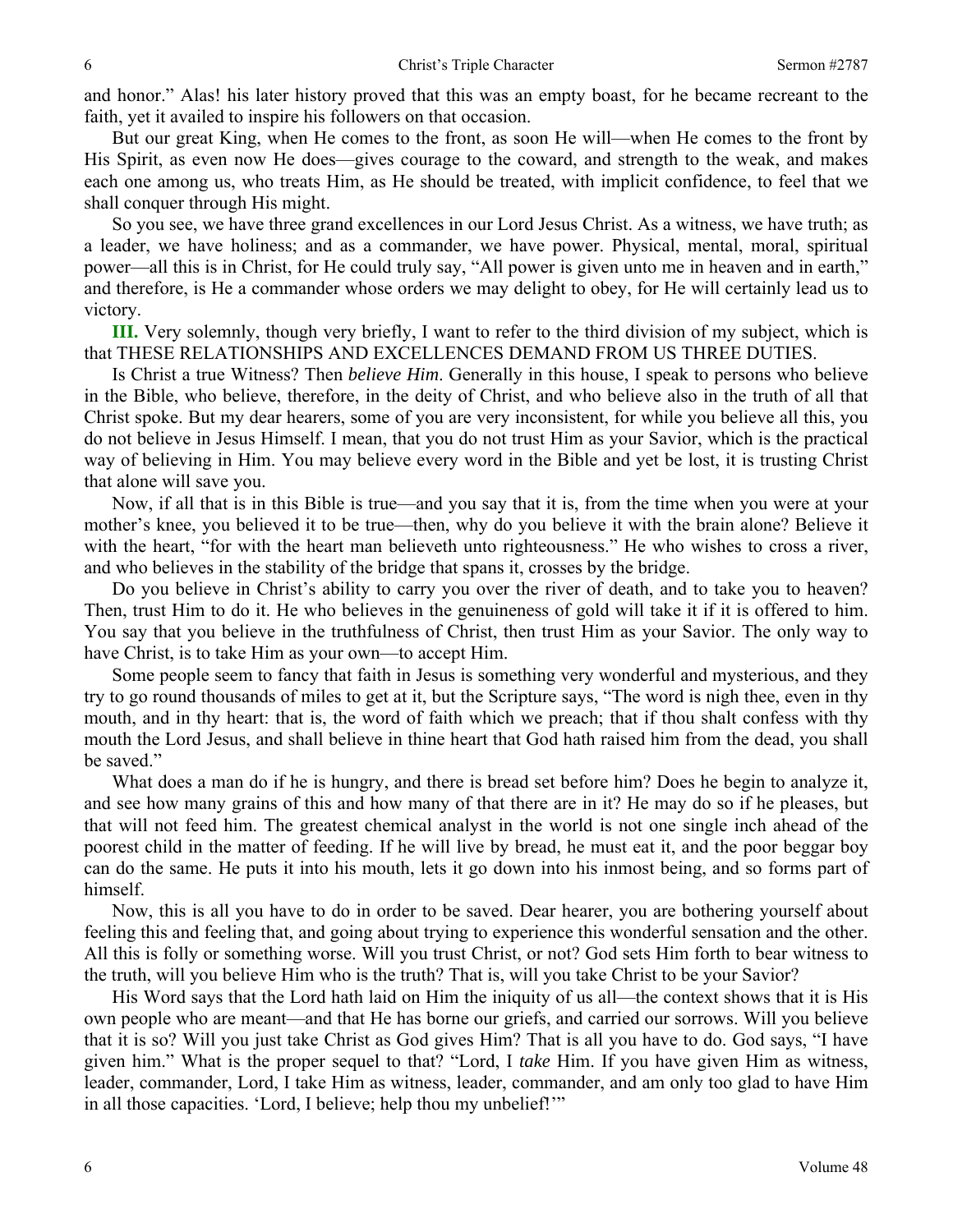Next, the Lord Jesus is set forth as leader. What is the duty arising out of that? If He is a leader, and holiness is the mark of His leadership, *then, let us imitate Him*. Christ will not blot out your sins in the past unless you are willing to be cured of the love of sin in the present and of the pursuit of sin in the future.

Are you willing, you who have been given to drunkenness, to be cured of the desire to drink as well as forgiven for your drunkenness? If your tongue has spoken that which is not true, do you wish to be made truthful, in the future, as well as to be forgiven the lies of the past? You who have been forgetful of God, and hard-hearted towards Him, are you as anxious to have new hearts and right spirits as you are to be saved from going down to hell? You ought to be, for sin is the very essence of hell, the eternal fire is a heart burning with iniquity, the worm that dies not is a conscience that shall forever torture the immortal spirit on account of its rebellion against God.

We must be willing to be like Christ if we wish to be saved by Christ. He has not come to excuse or palliate human sin, He saves His people from their sins. He, who becomes to us our salvation from the punishment of sin, becomes also our salvation from the power of sin. Are you willing, then, to imitate Him—to live, as far as you can, as He lived—to be led by His Spirit? It should be so. If God gave Him to that end, let us take Him to that end.

Then, if He be a commander, what does He require of us? Why, *obedience,* of course. There is an end to military power altogether if there is no discipline, soldiers must obey their officers' orders. Then, if God gives Christ to be a commander, the question is are you willing to obey Him? Do you know of anything that has been said by Christ? Then, there must be no question about that, it must be obeyed by us. If we have trusted Christ to save us, it is not becoming for us to reason, and argue, and question about it, the only inquiry we have to make is, "Is that the plain message of the Master?" Then, like the six hundred who rode into the valley of death, it is—

> *"Ours not to reason why, Ours not to make reply, Ours but to dare and die,"—*

if so it must be—not turning to this book or that, but only to God's Book—"to the law and to the testimony"—not looking to this religious leader or that, but always to the King Himself, the Captain of our salvation, the Christ of God. Thus it must be with us if we are His true followers.

Now, my dear hearer, very earnestly do I put this question to you—Are you seeking in all things to obey Christ? There are great numbers of professing Christians who never think about whether a thing has Christ's sanction or not. If man has ordained it—if the denomination practices it—if it has the stamp of the bishop upon it, and especially, if it is fixed by the High Court of Parliament, which is a wonderful authority in matters of religion, then they yield to it.

But true Christians care nothing for all the high courts under heaven, they go by the laws of the Highest Court of all—the Word of the Lord Jesus—the will of the Most High God, for in the church of Christ, there is but one Head, and that is Christ. To us, there is but one Master, and one Lawgiver, and that is the great Son of David, and His will we will do, and before His scepter we will bow, but unto no one else will we yield obedience in this matter—no, not for an hour.

What is that which brings men to Christ's church sooner than anything else in the whole world? It is the presence of Christ Himself. Today, the only true and worthy attraction which the church has for the world is Christ's cross. We may gather people together, if we please, by fine sermons and gorgeous dresses. We may charm their ears with sweet music, but when we have done so, what have we accomplished more than might be done in the theater or the music hall? And even if we delight their nostrils with the smell of incense, and their eyes with an abundance of flowers, what have we done more than could have been accomplished by the chemist or the florist?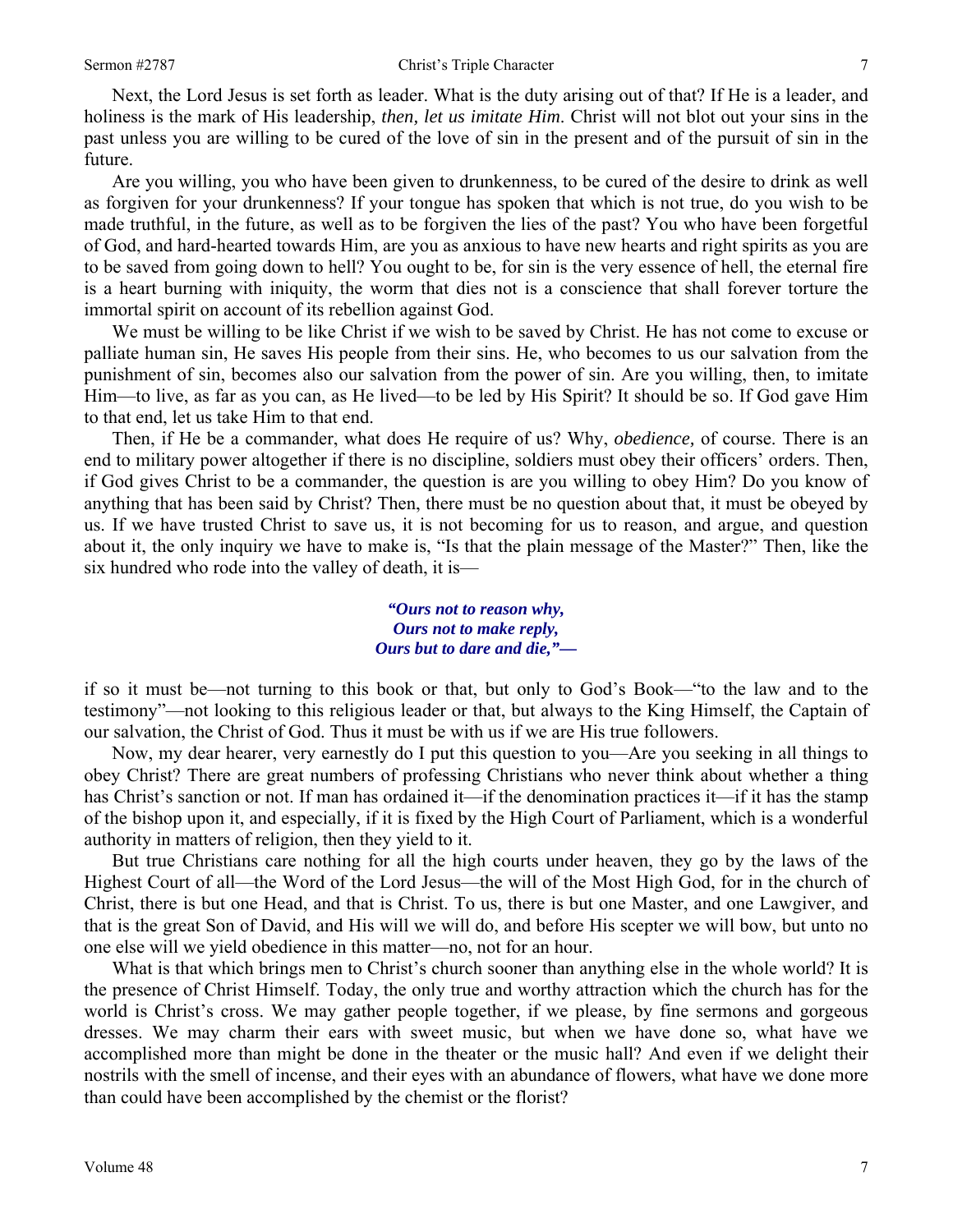The real attraction of the church is Christ crucified, according to His own saying, "I, if I be lifted up from the earth, will draw all men unto me," and when the charms of everything else shall have faded, and passed away, the charms of Christ will be as fresh as ever. The spouse said of Him in the Song of Solomon, "His locks are bushy, and black as a raven," but in the book of the Revelation, John speaks of Him as having His head and His hairs white like wool, as white as snow. The one symbolizes His antiquity, the other, His perennial youth, for He is ever young, ever strong, ever beautiful, ever attractive, and if the church will but preach Christ, she will always have the best attraction for the ears and for the hearts of men that even God Himself could send down here below.

So, beloved, I put it to you—Christ being true, do you believe Him? Christ being holy, do you imitate Him? Christ being clothed with divine authority and power, do you obey Him? May those questions sink into your souls, and may you be able to answer every one of them in the affirmative!

**IV.** For, lastly, there are THREE BENEFITS WHICH WILL BE SECURED BY THE PERFORMANCE OF THESE DUTIES.

The first is this. If you do believe Christ, "the faithful and true witness," then you have this benefit, *you have certainty as to what you believe,* and that is something that is worth having. The other day a gentleman uttered to another a skeptical expression which is very common just now. Many men seem to think it is a sign of great wisdom not to believe anything at all. When he had made his skeptical remark, the other pretty sharply rebuked him by saying, "Now, look you here, I must believe something, and I would sooner believe in Jupiter and Juno than be as you are, and believe nothing at all." So would I, but blessed be God, we have no need to believe in fabled deities, for we have the God of truth, and the truth of God, in which we may always safely believe.

Whenever you can say, concerning any matter, "Jesus says so-and-so," do not you stir an inch from that, stand you there, for you are safe enough on such a rock as that. I do not wonder that Roman Catholics wanted infallibility, but I do wonder that they ever believed the Pope had it, especially the last one, who made more blunders than almost anybody else who ever lived. Poor soul, how could he ever imagine himself to be infallible? If he had but been married, he would have known better, I am quite sure, but perhaps, living all alone, and quietly, in his big palace, he may have thought himself so, but it was a grave mistake.

Still, we must have infallibility somewhere. The Romanist has his infallibility in the Pope, where have I mine? In Christ, for whatever He said is infallibly true, and I also have infallibility in this Book. If anything be but in the Bible, I never for a single moment think of questioning it. Miracles? Strong historical statements? I believe them all, I can almost go as far as the old woman, who said that she not only believed that the whale swallowed Jonah, but that if the Bible had said that Jonah swallowed the whale, she would have believed it. It says nothing of the kind, but I would go even to that length if it were a clear, positive statement of the Scriptures. This is my Master's Book, and I accept it all.

I say sometimes, that there are things in it that I do not understand, but then I do not need to understand everything. I do not see what good it does to have such a wonderful understanding. I would sooner not understand some things, because it gives me the more reason to show reverence to my God by believing what I cannot comprehend. If I could comprehend God, He would not be a God to me. If I could understand all that He tells me, I should feel sure that He had either left something out of His revelation, or that there must be some mistake somewhere, for the infinite things of God cannot be grasped by finite beings.

There then, is our infallibility. Some have gone off to bold blatant infidelity in order to get something sure, and others have turned to Popery in the attempt to get something sure, but as for us, we cast our anchor down where the cross stands above the surging billows, and there we rest. Christ says, "I am the truth." We believe that, and we take every word He says as being infallibly true, and so we secure absolute certainty. That is a great thing to have in these unsettled times, and a comfortable thing to have in these disturbed times.